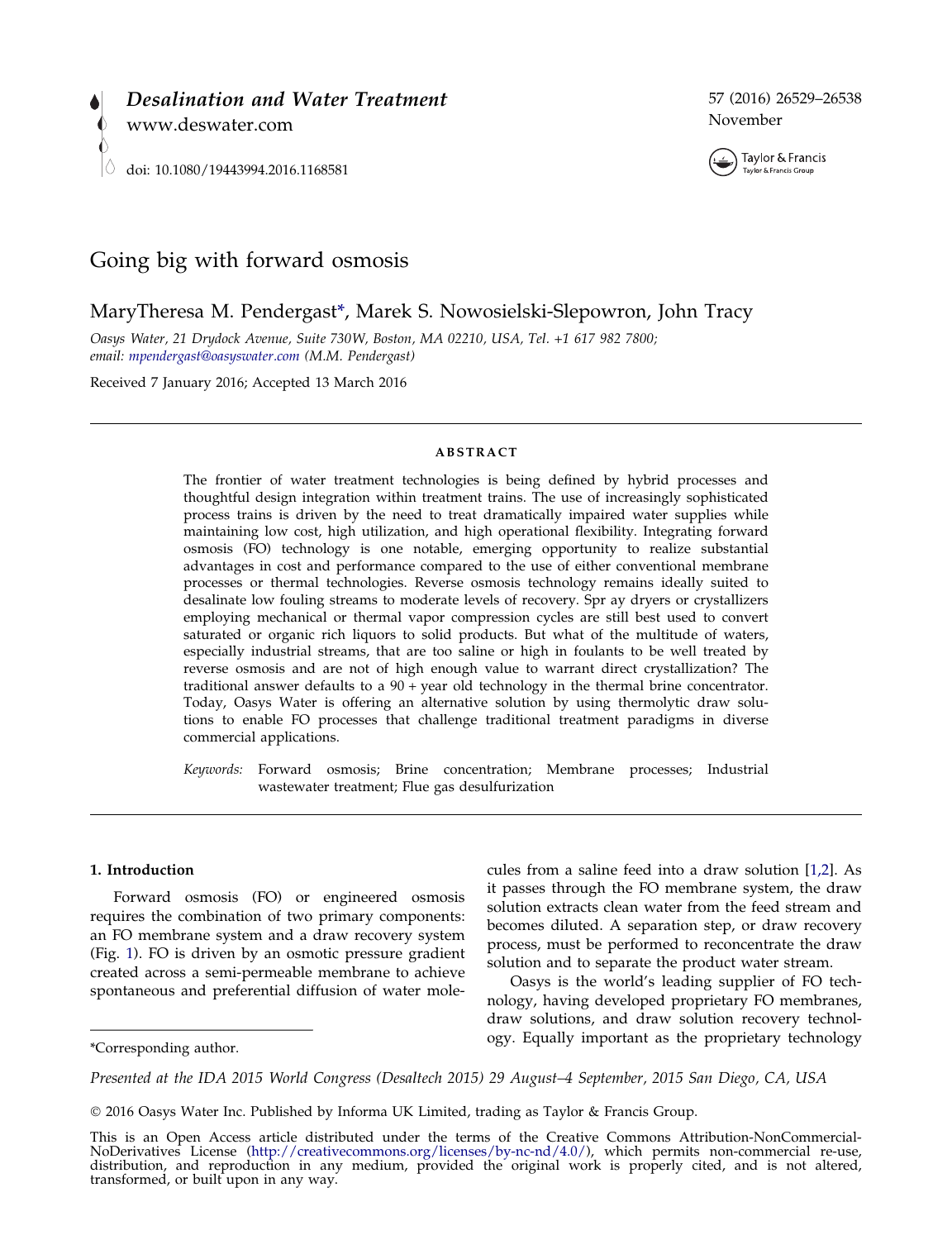<span id="page-1-0"></span>

Fig. 1. High level view of a forward osmosis process, which relies on two primary systems: (1) the FO membrane system and (2) the draw recovery system.

Notes: CDS: concentrated draw solution and DDS: diluted draw solution.

is the expertise in integrating these process-critical components into a complete engineered system. The Membrane Brine Concentrator (MBC™) System employs state-of-the-art FO technology to provide the capabilities of a thermal evaporator with the simplicity and modularity of a membrane system (Fig. 2). The Oasys draw solution consists of a complex mixture of ammonia and carbon dioxide thermolytic salts, existing primarily as an ammonia carbamate solution. The high solubility of this draw solution provides an extremely high osmotic potential and produces a strong driving force (i.e. gradient) across the membrane that facilitates permeation even when the salinity of the stream being treated reaches >250,000 mg/L total dissolved solids (TDS) as NaCl. This represents a vastly differentiated membrane treatment paradigm compared to conventional membrane processes.

The MBC FO membrane system is designed in a counter-current, staged configuration in order to balance driving force and flux. This means that the most concentrated draw solution is opposite the most concentrated brine and the most diluted draw solution is against the least concentrated feed. The FO separation occurs at ambient pressure and temperature providing a greater resistance to irreversible fouling and scaling than both high pressure RO and thermal evaporators [\[3,4\]](#page-8-0). In addition, any scaling that does occur is more easily handled with simple cleaning procedures since it does not experience the compaction of high-pressure membrane processes. This provides the ability to treat impaired water streams with less energy, more flexibility, and often times less chemical consumption, compared to thermal desalination technologies.

Since the majority of the energy demand for the MBC System is dedicated to the draw solution recovery process, significant work has been done to provide optionality and high efficiency. Diluted draw solution exits the FO membrane system and is pumped into



Fig. 2. Overall process flow schematic of the fully integrated MBC System.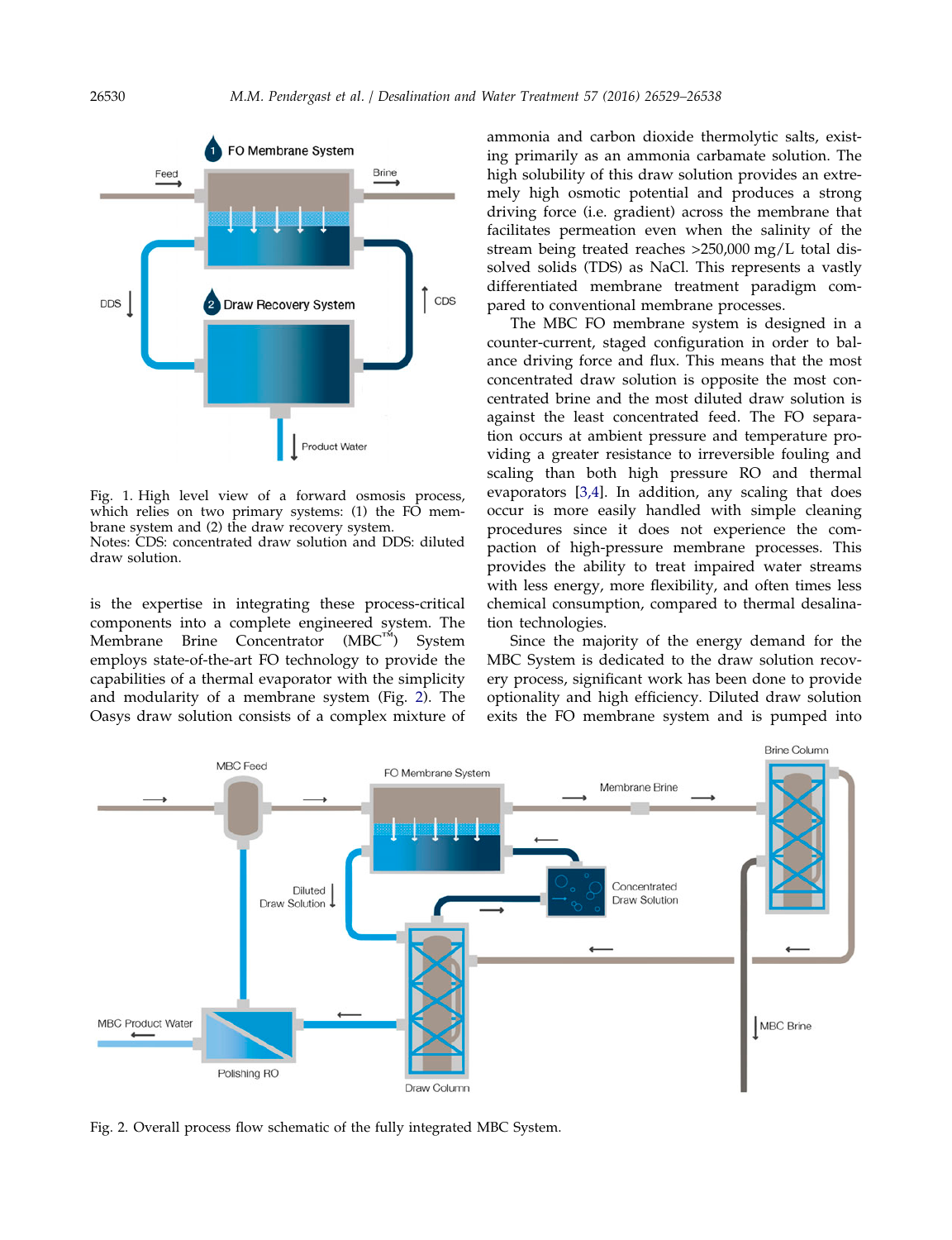<span id="page-2-0"></span>the draw recovery column where the draw solutes are stripped from the solution along with some water vapor. The concentrated brine exiting the FO membrane array is pumped into the brine column where any draw solutes that reverse-permeated into the brine are also recovered and then routed to the draw recovery column to allow for energy recapture [[5\]](#page-8-0). The mixed gas stream flows out the top of the draw recovery column, where it is fully condensed and cooled. Cooling water is typically used as the heat sink in the concentrated draw solution condenser. Concentrated draw solution is then returned to the FO array for continuous operation in a closed loop.

Intermediate product water is collected at the bottom of the draw column and passed through the polishing RO system. While the FO membrane system has >99% rejection of dissolved solids, when treating extremely high concentration waters this often results in a higher concentration product stream than typical permeate standards. The polish RO reduces the product water TDS to <100 mg/L and ensures recovery of any non-volatized draw solutes (e.g. alkalinity). The concentrate from the RO system is routed to the front of the MBC System. The high quality, low TDS permeate from the RO system can be reused in the customer operations or safely discharged. The MBC draw solution recovery system integrates the draw column, the brine column, and the polishing RO in order to maintain virtually 100% of the draw solutes within the system while maximizing energy efficiency.

In a steam-driven MBC, steam is applied directly to the reboilers of the columns and the latent heat of condensation is used to drive the separation (Fig. [3](#page-3-0)). In an electric-driven MBC, the mixed gas stream flows out the top of the draw column, where it is compressed, partially condensed in the column reboilers, and then fully condensed and cooled in a final heat exchanger. A second compressor is used to maintain a slight vacuum on the brine column to maintain a low enough column bottom temperature and allow for heat extraction from the partially condensed draw solution stream. The electric design allows for less energy input and less cooling water demand; however, in application, selection of thermal configuration often comes down to customer and site preferences. For power industry projects where the MBC steam and cooling water demands are marginal relative to the overall plant process volumes —steam-driven configuration is often favored for lower cost and simplicity. In moveable systems and remote locations, the electric-driven MBC is often favored. Typical utility requirements for the two types of MBC thermal draw recovery systems are shown in Table [1](#page-4-0). There are wide ranges on the requirements, depending on both the feed TDS and target recovery.

#### 2. Commercialization timeline

Oasys Water is devoted to commercializing FO technology in fully integrated water treatment designs (Fig. [4](#page-4-0)). Oasys (i.e. Osmotic Applications and Systems) was founded in 2008 and funded through venture investment in early 2009 [[6,7](#page-8-0)]. Much of the early work was focused on tailoring a membrane element to perform well in FO processes. The Oasys thin film composite membrane—based on a polyamide RO backbone and tailored in chemistry and structure for the Oasys FO process—was launched in 2010 [[8\]](#page-8-0). Since then, further incremental improvements have led to the high-performance product Oasys manufactures today. Significant work was also done to understand the draw solution and recovery process in order to design fully integrated systems and provide a high value product to the commercial space.

In 2011 and 2012, pilot demonstrations were performed on oil and gas produced waters from the Marcellus Shale and Permian Basin [\[9,10](#page-8-0)]. These demonstrated the ability of the fully integrated Oasys MBC to treat high salinity waters, achieve high water recovery, and produce high quality product water. This success also led to a strategic partnership with National Oilwell Varco focused on the global oil and gas market in 2013 [[11](#page-8-0)]. A strategic partnership was also formed with Beijing Woteer focused on the industrial wastewater market in China [\[12](#page-8-0)]. In 2014, Oasys was named the Water Technology Company of the Year by the Global Water Intelligence [\[13\]](#page-8-0). Also in 2014, Oasys opened its first international office in Australia to focus on that country's coal seam gas market [\[14,15\]](#page-8-0). This same branch focuses on the emerging industrial wastewater market in India as well as the oil and gas markets in the Middle East. 2014 also marked the first sale of an MBC in China, in partnership with Beijing Woteer [\[16,17](#page-8-0)]. This MBC System was commissioned at the Changxing Power Plant in 2015 [[18](#page-8-0)]. Future opportunities and projects in the United States, China, and other regions are enabling Oasys' continued growth and the implementation of Oasys FO technology world-wide.

### 3. Case study: Changxing power plant

#### 3.1. Project Background

Increasing regulations are changing the way industrial power producers think about plant design. Air pollution legislation in the People's Republic of China apply strict limits to NOx, SOx, particulate matter, and Hg discharges and effectively mandate electrostatic precipitation and flue gas desulfurization (FGD)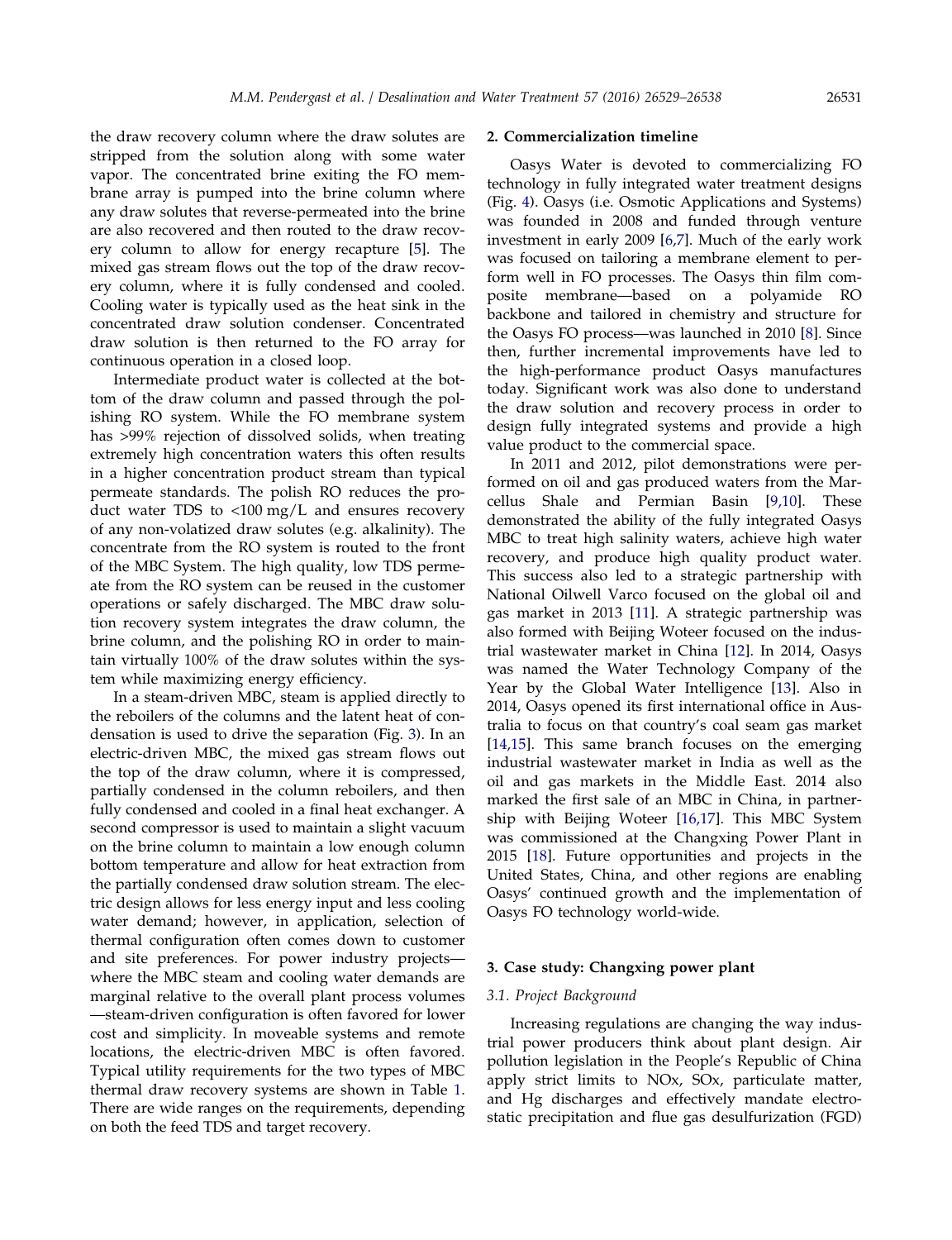<span id="page-3-0"></span>



Fig. 3. Process configurations for the thermal draw recovery system in the Oasys MBC System. In the steam-driven MBC energy is extracted from the latent heat of condensation of plant steam (top). In the electric-driven MBC electrical energy powers process gas compressors and the latent heat of condensation of the draw solution vapor stream is extracted (bottom). Pre-heating of the column feed streams is done either with the column bottoms or other process streams, depending on the project and customer requirements.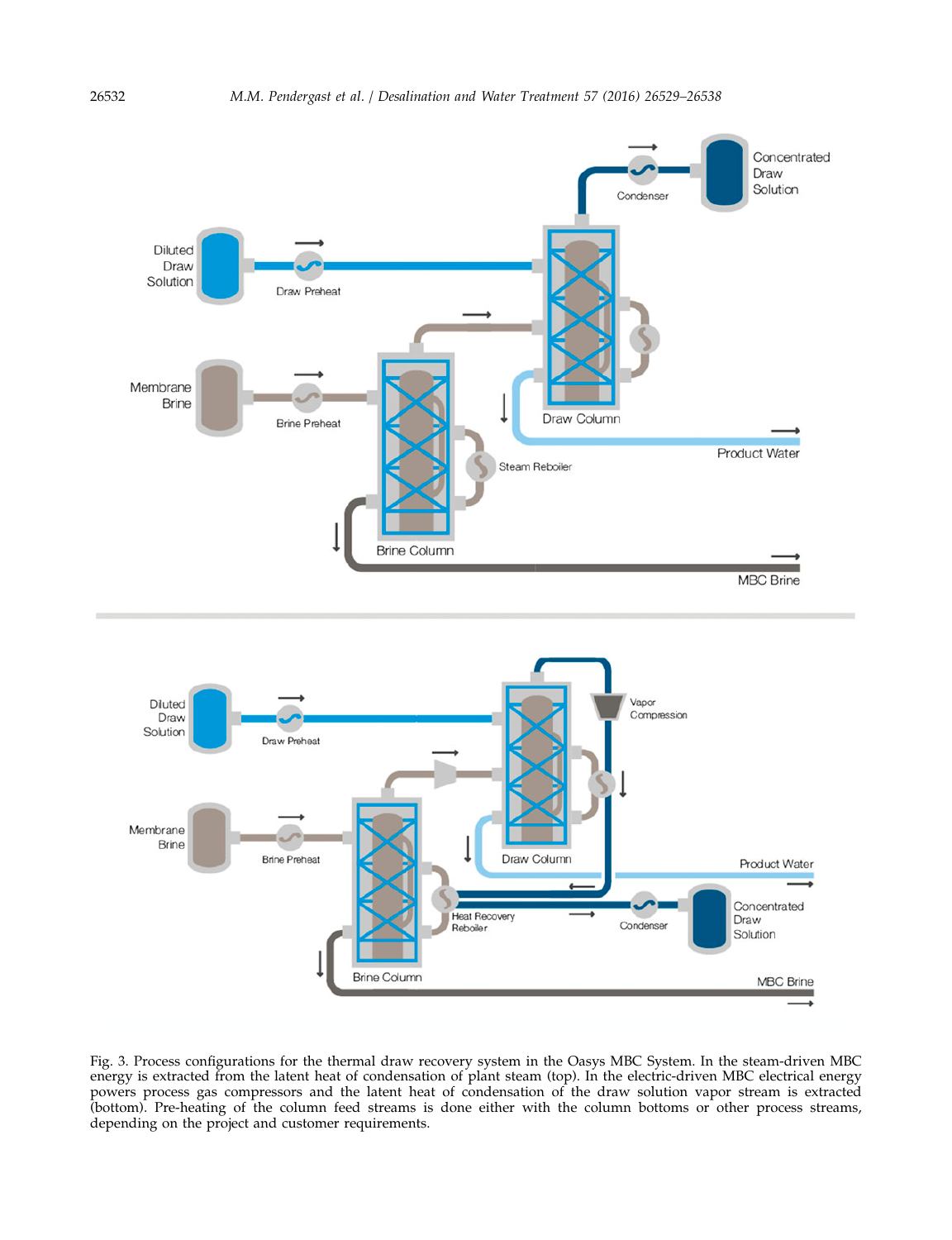<span id="page-4-0"></span>Table 1

Comparison of typical utility requirements for the steam- and electric-driven MBC fully integrated systems. Specific value within the range depends on the feed TDS, composition, and the overall recovery being achieved. Values are given on a per volume treated basis

| Utility consumption                         | Steam-driven MBC | Electric-driven MBC |  |  |  |
|---------------------------------------------|------------------|---------------------|--|--|--|
| Electric power $(kWh_e/m^3)$                | 3–4              | $7 - 30$            |  |  |  |
| Thermal demand <sup>a</sup> ( $kWh_t/m^3$ ) | $20 - 200$       |                     |  |  |  |
| Cooling demand <sup>b</sup> ( $kWh_t/m^3$ ) | $20 - 200$       | $3 - 20$            |  |  |  |

<sup>a</sup>Steam consumption depends on the quality of the steam available.

<sup>b</sup>Cooling water consumption depends on the cooling water temperature and the allowable temperature rise.



Fig. 4. Timeline of Oasys Water and the path to commercialization of FO technology.

technology be utilized at coal fired power plants. In addition, recent regulations (detailed in the State Council document No. [2012]3) represent the strictest limits to date for water intake and discharge [\[19\]](#page-9-0).

The Huaneng Group, China's largest power producer, is one such company impacted by these new regulations. In 2014, they completed design of an ultra-supercritical coal fired power plant at the Changxing Power Plant in Zhejiang Province, approximately three hours southwest of Shanghai. The  $2 \times 660$  MW steam generator plant included wet limestone slurry FGD units for pollution control [[20](#page-9-0)]. A wastewater treatment plant was required to treat a combined waste stream, including the FGD blowdown wastewater and cooling tower blowdown. To meet water intake and discharge limits a full zero liquid discharge (ZLD) system was designed with recycle of the recovered fresh water to the boiler feed. Oasys Water's FO technology was selected as the brine concentration technology for the ZLD train, making Changxing the first power plant to incorporate FO on an industrial scale.

#### 3.2. Water treatment design

The full water treatment plant design as it is incorporated into the Changxing Power Plant is shown in Fig. [5](#page-5-0). Raw FGD blowdown wastewater from the power plant is directed into the pretreatment system in the water treatment plant. The pretreatment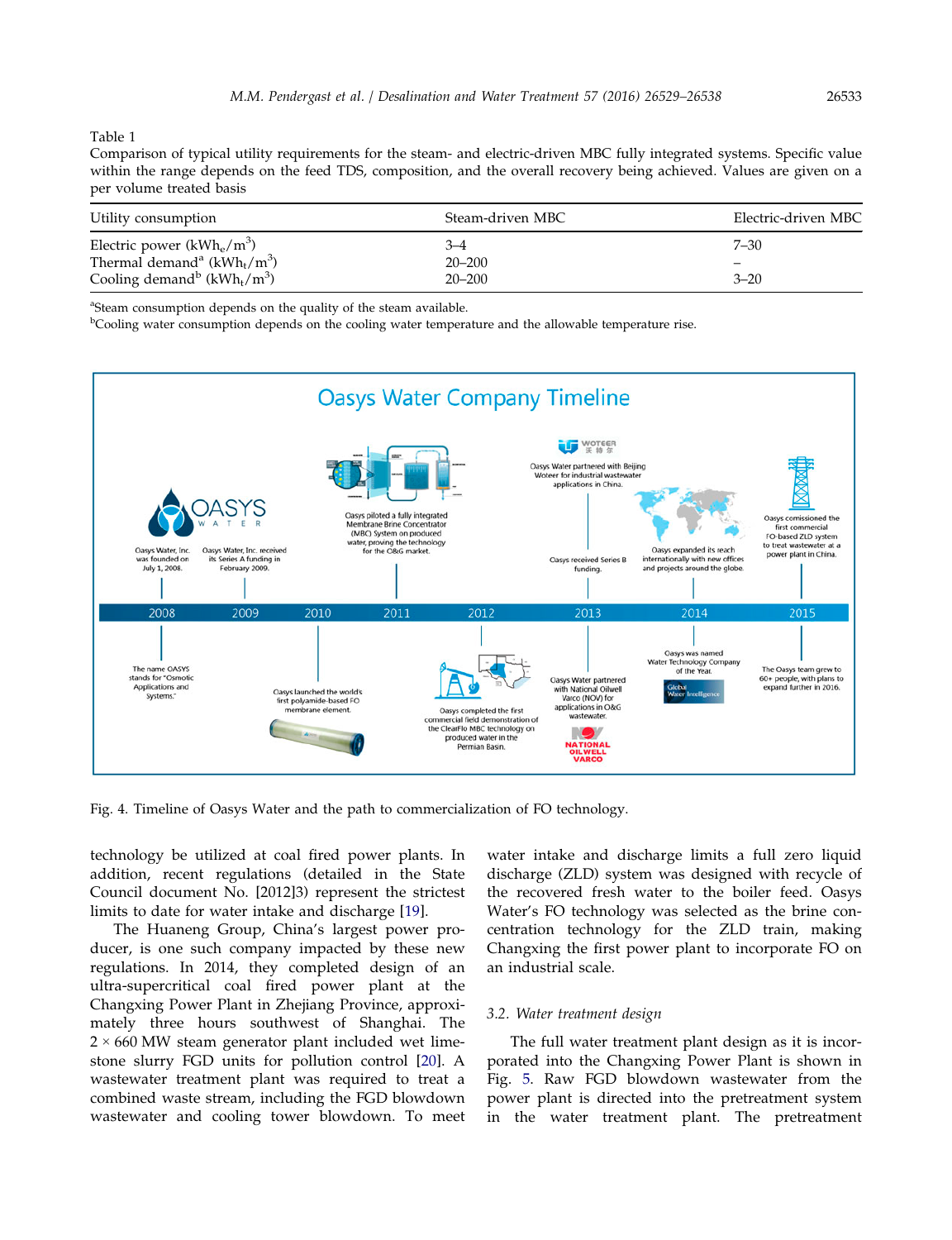

Fig. 5. Process flow schematic of the Changxing Power Plant water treatment, including pretreatment, MBC (i.e. RO, FO, and thermal recovery systems), crystallization, and drying.

includes chemical precipitation softening, multimedia filtration, and a weak acid cation exchange polishing step. The strict requirements on pretreatment effluent and robust design were required due to the high concentration factor of the overall ZLD system, the wide raw water variability anticipated, and the requirements of the downstream crystallizer. The MBC design was based on projections of pretreated effluent flows between 15.0 and  $26.4 \text{ m}^3/\text{h}$  with TDS ranging from 25,000 to 45,000 mg/L.

Effluent from the pretreatment process is fed to the MBC System, which includes a dual-purpose preconcentrating and polishing RO membrane system, the FO membrane system, and the thermal draw recovery system. Brine from the MBC is fed to the crystallizer and dryer. Final ZLD solids are bagged and trucked off-site for disposal. Final recovered product water is directed to the boiler feedwater makeup in the power plant.

The MBC System is designed with a two pass, single-train RO membrane system (Fig. [6](#page-6-0)). Pretreated water is combined with the intermediate product water and concentrated up to a TDS of  $~60,000 \text{ mg/L}$ ahead of the FO array. This preconcentration step reduces the size of the brine concentration process and allows the system to take advantage of the low energy demand of RO in the lower TDS range. The first pass RO concentrate is directed to the FO membrane array where it is processed in a counter-current configuration with the Oasys thermolytic draw solution. In this design, an ammonia carbamate draw solution is used with a composition of 4.0–6.0 M on a carbon basis.

Based on the design specifications and accounting for the ranges in raw water flow and TDS, the FO membrane system needed to handle a minimum capability of 60% turn down on a feed flow basis (Table [2](#page-6-0)). This flexibility was delivered by providing three

<span id="page-5-0"></span>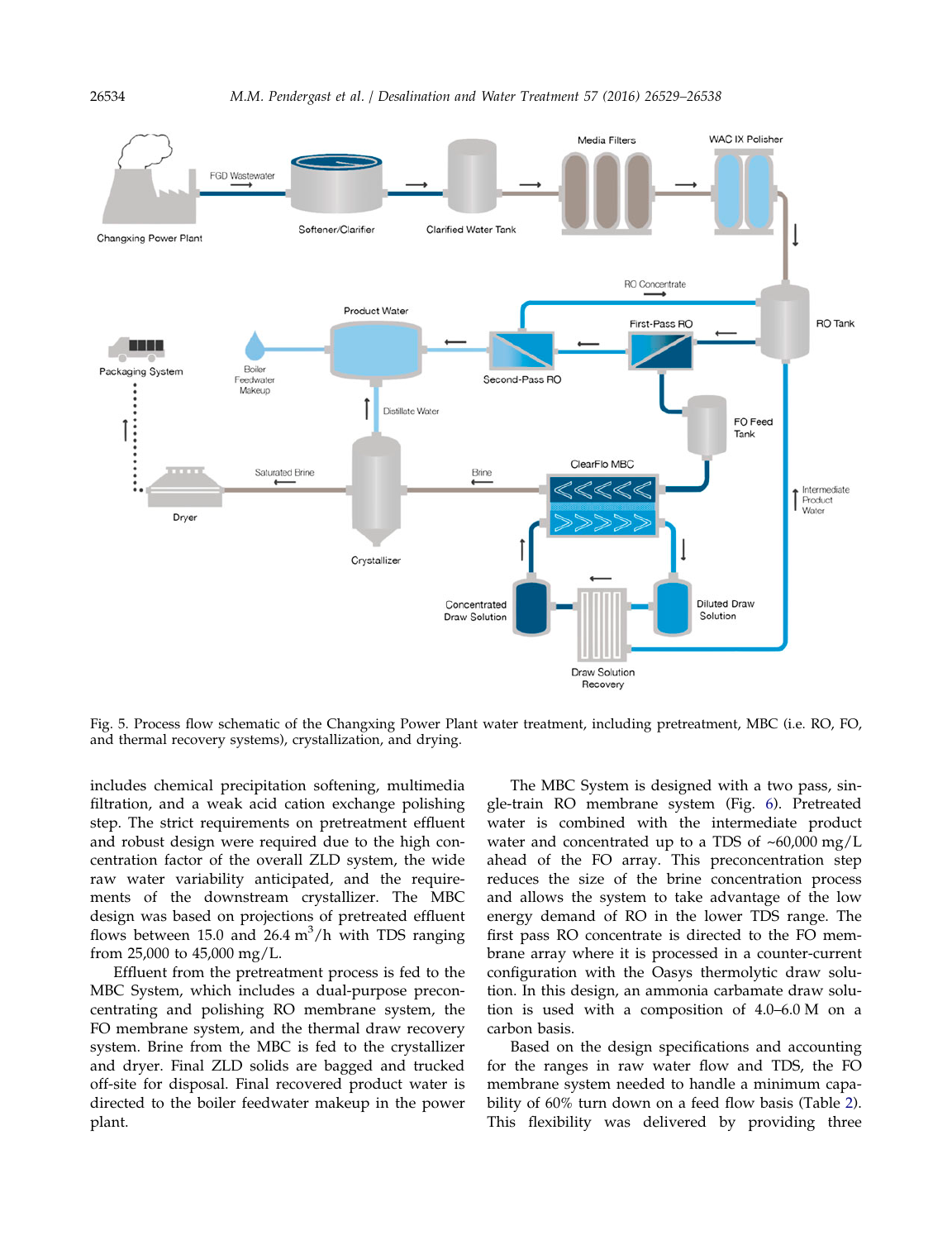<span id="page-6-0"></span>

Fig. 6. Process flow schematic for the Changxing Power Plant MBC, including the preconcentration/polish RO membrane system, FO membrane system, and thermal draw recovery system. The primary difference between this process and the standard MBC is the preconcentration RO step used to treat the low TDS feedwater and improve overall process economics.

Table 2

Map of the full MBC design space that the system was designed to cover. As the feed flow and TDS float, the water recovery of the RO system and the overall MBC System were allowed to float, in order to deliver a consistent brine quality to the thermal crystallizer

| Design<br>case | Pretreated<br>effluent<br>(MBC feed) | RO concentrate (FO<br>feed) | MBC product<br>brine       | MBC product<br>water        | Overall water recovery<br>$(\%)$ |
|----------------|--------------------------------------|-----------------------------|----------------------------|-----------------------------|----------------------------------|
| High flow      | $26.4 \text{ m}^3/\text{h}$          | 22.2 $m^3/h$                | 5.2 $m^3/h$                | $21.1 \text{ m}^3/\text{h}$ | 79.9                             |
| High TDS       | $45,000 \,\mathrm{mg/L}$             | $60,000 \,\mathrm{mg/L}$    | $>220,000$ mg/L            | $<$ 100 mg/L                |                                  |
| High flow      | $26.4 \text{ m}^3/\text{h}$          | $14.3 \text{ m}^3/\text{h}$ | $3.3 \text{ m}^3/\text{h}$ | $23.1 \text{ m}^3/\text{h}$ | 87.5                             |
| Low TDS        | $25,000 \,\mathrm{mg/L}$             | $60,000 \,\mathrm{mg/L}$    | $>220,000$ mg/L            | $<$ 100 mg/L                |                                  |
| Low flow       | $15.0 \text{ m}^3/\text{h}$          | $13.9 \text{ m}^3/\text{h}$ | $3.2 \text{ m}^3/\text{h}$ | $11.8 \text{ m}^3/\text{h}$ | 78.7                             |
| High TDS       | $45,000 \,\mathrm{mg/L}$             | $60,000 \,\mathrm{mg/L}$    | $>220,000$ mg/L            | $<$ 100 mg/L                |                                  |
| Low flow       | $15.0 \text{ m}^3/\text{h}$          | 9.1 $m^3/h$                 | $1.9 \text{ m}^3/\text{h}$ | 13.1 $m^3/h$                | 87.3                             |
| Low TDS        | $25,000 \,\mathrm{mg/L}$             | $60,000 \,\mathrm{mg/L}$    | $>220,000$ mg/L            | $<$ 100 mg/L                |                                  |

parallel FO arrays. The FO membrane arrays for this project are staged in a  $3 \times 2 \times 1$  configuration in order to balance feed cross flow velocities throughout the array. The guiding philosophy for the water treatment design train was to design the MBC System such that the membrane processes absorb swings and variation in the feedwater and protect the crystallizer downstream, allowing for reliable ZLD success.

After recovery of water from the feed stream, the diluted draw solution is sent to the draw recovery column where draw solutes are volatilized as  $CO<sub>2</sub>$  and NH3 gas. The concentrated brine is sent a brine stripper column where any reverse diffused draw solutes are recaptured. The concentrated stream of draw solution vapor is sent to a condenser where it is cooled and then directed to the concentrated draw solution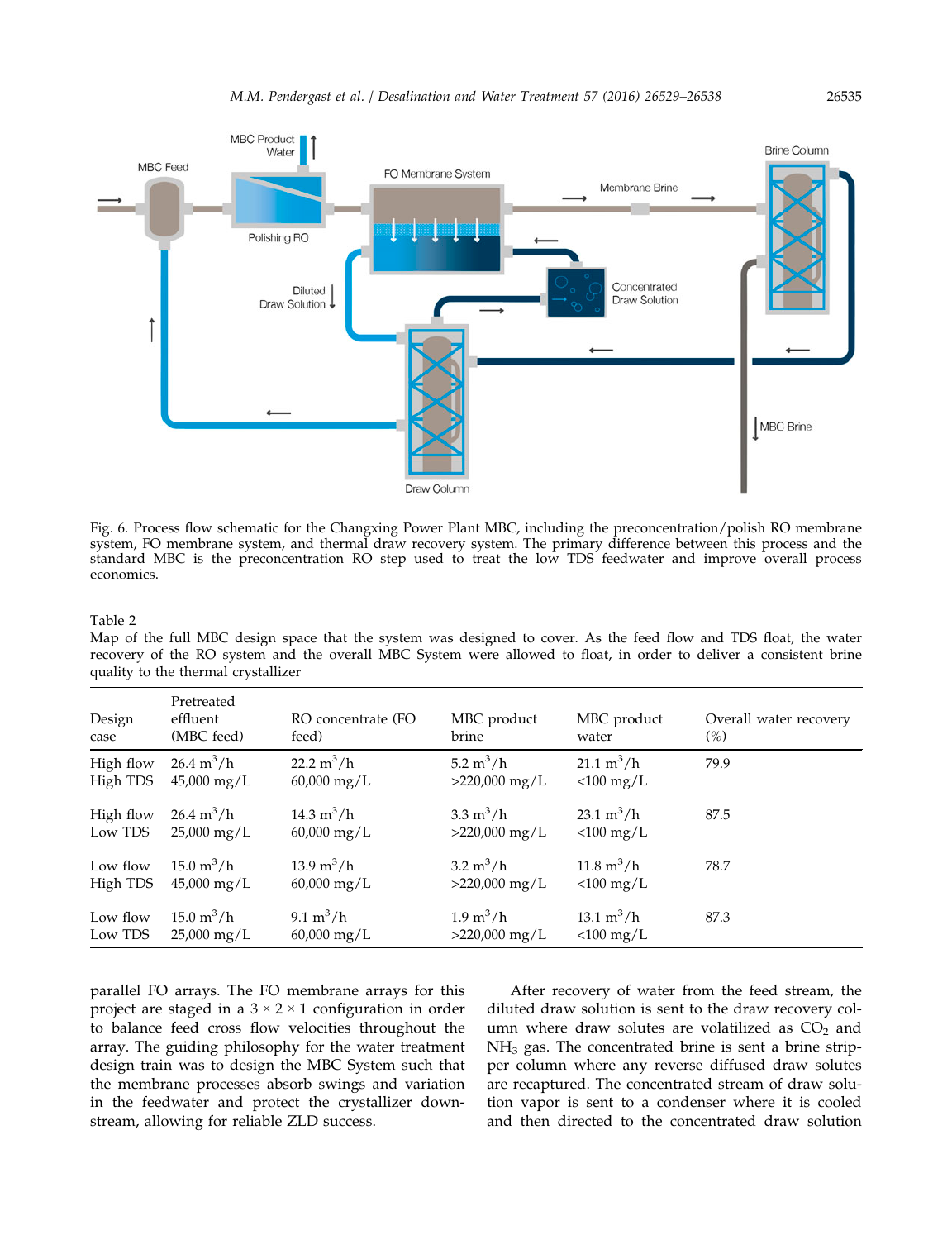| Parameter                         | Units   | Design basis    | Actual                         |  |  |
|-----------------------------------|---------|-----------------|--------------------------------|--|--|
| Pretreated feed flow to oasys MBC | $m^3/h$ | $15.0 - 26.4$   | $27.0 - 30.0$                  |  |  |
| Pretreated feed TDS to oasys MBC  | mg/L    | 25,000 - 45,000 | $8,600 - 9,500^{\circ}$        |  |  |
| FO feed flow                      | $m^3/h$ | $9.1 - 22.2$    | $4.1 - 4.8$                    |  |  |
| FO feed Tds                       | mg/L    | 60,000          | $39,000 - 52,000$ <sup>b</sup> |  |  |
| MBC final brine TDS               | mg/L    | >220,000        | $>220,000^{\rm b}$             |  |  |
| MBC product water TDS             | mg/L    | < 100           | $35 - 50^{\rm b}$              |  |  |
| MBC water recovery                | $\%$    | $80 - 88$       | 93-97                          |  |  |

<span id="page-7-0"></span>Table 3

| Comparison of the MBC design basis and the actual operation to date |  |  |  |  |  |
|---------------------------------------------------------------------|--|--|--|--|--|
|                                                                     |  |  |  |  |  |

a Estimated with in-field measurements of conductivity and density.

b Based on measurement of dry weight TDS.

tank for continuous use in the FO membrane system. The intermediate product water from the draw recovery column is directed to the RO system for final polishing to the product water specification of <100 mg/L. The final MBC brine, at a TDS <220,000 mg/L, is directed to the crystallizer and drying system for final processing.

The thermal draw recovery system for the Changxing Power Plant utilizes plant steam (5 bar, saturated) as the energy source. Based on the design conditions, utility requirements for the MBC portion of the water treatment process include a thermal demand of  $\langle 90 \text{ kWh}_{t}/\text{m}^3 \rangle$  feed (approximately 160 kg/m<sup>3</sup> of steam) to heat the brine and draw recovery columns, an electric demand of 4.0 kWh<sub>e</sub>/m<sup>3</sup> for the RO system and pumping requirements, and  $6,000 \text{ kg/m}^3$  cooling water (with a 10 degree allowable temperature rise). In this case, a slightly higher steam demand for the MBC was accepted by not extracting sensible heat in cooling the brine stream. Instead, the MBC brine was fed directly to the crystallizer warm to save energy in that step and to avoid any operational issues with cooling a highly concentrated waste stream. Further heat integration and process optimization of the MBC System since the time of the Changxing design have further reduced both the steam and the cooling water demands for future projects, including ZLD opportunities.

#### 3.3. Operation to date

FGD wastewaters are known for their wide variability and the Changxing wastewater is no exception [[21\]](#page-9-0). In 2015, the Changxing Power Plant started up and the water treatment process was commissioned. Throughout initial operation the TDS of the wastewater was substantially lower than the design basis (Table 3). The MBC feed water was consistently at a

lower TDS than the design basis (8,600–9,500 mg/L). The result was that the MBC System was operated at a much higher overall recovery and, therefore, higher concentration factor than designed  $(24 \times \text{vs. the } 5{\text -}10 \times$ design basis). Thanks to the flexibility and robustness of the MBC design, the overall targets of brine TDS feeding the crystallizer, product water specification, and overall water recovery are met despite the discrepancies in feed stock.

With the low feed TDS to the MBC, the RO is operated at higher recovery than design; however, the RO concentrate (i.e. FO feed) is still lower than design at 39,000–52,000 mg/L. The FO system was able to deliver higher recovery than the design basis in order to make up for this. Also with the high recovery operation of the RO, the flow to the FO system has been much lower than anticipated—approximately half of the lowest design condition  $(4.1-4.8 \text{ m}^3/\text{h})$ . Thanks to the multiple train design of the FO system, the MBC has been able to accommodate the low capacity. While the design included operation of two or three parallel FO trains depending on the location in the design matrix and flow rate to the FO, current operation requires only one FO train, with the other two essentially serving as redundant units. In time, the TDS of the wastewater may increase with changes in the plant operation or coal source, requiring use of more FO trains. The flexibility that the MBC has demonstrated to date ensures that future fluctuations will be managed with ease.

# 4. Conclusions

As interest in Oasys FO technology and commercialization of the MBC System continues to increase, it is clear that FO is here to stay. Future projects are expected to focus in the power, mining, and oil and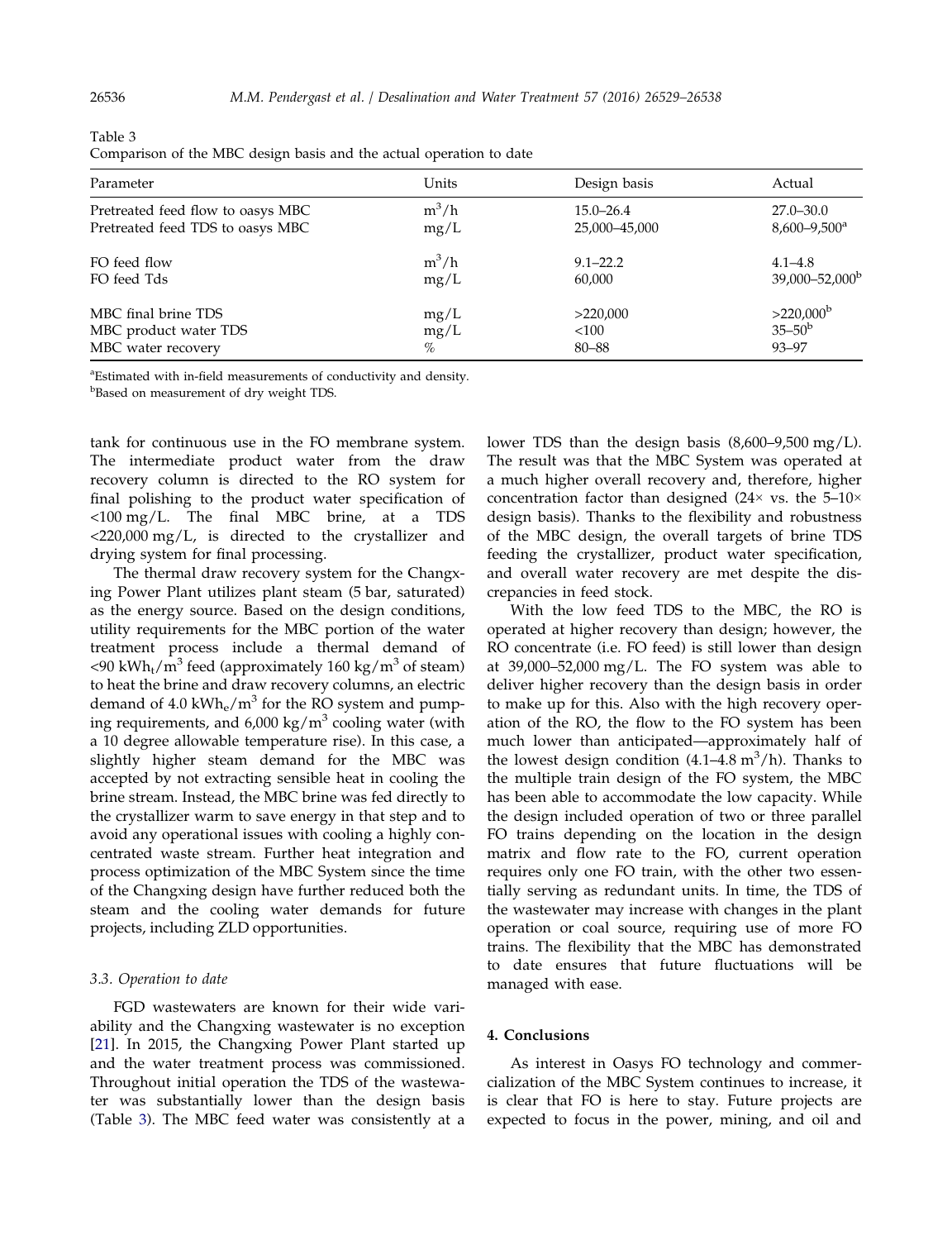<span id="page-8-0"></span>gas markets, with additional niche markets emerging in time. With intelligent process design and optimization, it has been shown that Oasys FO is a complementary process to conventional RO, enabling far more recovery to be done in membrane processes than ever before. In certain applications, it has also been seen that the Oasys MBC is a lower cost alternative to a traditional thermal evaporation-based brine concentrator. With the flexibility in energy sources, the MBC can be designed to reduce capital and operational costs for customers in a holistic and tailored approach. The commercial award and deployment of the Changxing MBC System indicate that there will be a growing demand for FO technology in near-ZLD and total ZLD applications, especially as regulations guide customers towards these requirements.

Meanwhile, as Oasys grows into a fully commercial entity and proves out FO technology as a cost-effective and viable option, it remains a relatively young technology provider. This means that there are still substantial improvements to be made as the technical boundaries are explored. Future gains are anticipated in reducing pretreatment requirements, draw and membrane replacement costs, and energy demands both through learning in the field and improvements to the core technology components.

#### Acknolwedgments

The authors would like to acknowledge their partners, National Oilwell Varco and Beijing Woteer. In particular, Woteer who was instrumental in the success of the bidding and commissioning of the Changxing Power Plant wastewater treatment process. In addition, the authors would like to thank Desalination and Water Treatment for the invitation to participate in this special issue.

#### References

- [1] R.L. McGinnis, M. Elimelech, Global challenges in energy and water supply: The promise of engineered osmosis, Environ. Sci. Technol. 42 (2008) 8625–8629.
- [2] T.Y. Cath, A.E. Childress, M. Elimelech, Forward osmosis: Principles, applications, and recent developments, J. Membr. Sci. 281 (2006) 70–87.
- [3] S. Lee, C. Boo, M. Elimelech, S. Hong, Comparison of fouling behavior in forward osmosis (FO) and reverse osmosis (RO), J. Membr. Sci. 365 (2010) 34–39.
- [4] Y. Kim, M. Elimelech, H.K. Shon, S. Hong, Combined organic and colloidal fouling in forward osmosis: Fouling reversibility and the role of applied pressure, J. Membr. Sci. 460 (2014) 206–212.
- [5] N.T. Hancock, T.Y. Cath, Solute coupled diffusion in osmotically driven membrane processes, Environ. Sci. Technol. 43 [\(2009](#page-2-0)) 6769–6775.
- [6] R. McBride, Oasys Water Aims to Make Desalination Cheap Enough to Crack Mainstream Market, Relieve Shortages, Xconomy, 2009. Available from: <[http://](http://www.xconomy.com/boston/2009/03/02/oasys-water-aims-to-make-desalination-cheap-enough-to-crack-mainstream-market-relieve-shortages) [www.xconomy.com/boston/2009/03/02/oasys-water](http://www.xconomy.com/boston/2009/03/02/oasys-water-aims-to-make-desalination-cheap-enough-to-crack-mainstream-market-relieve-shortages)[aims-to-make-desalination-cheap-enough-to-crack-main](http://www.xconomy.com/boston/2009/03/02/oasys-water-aims-to-make-desalination-cheap-enough-to-crack-mainstream-market-relieve-shortages) [stream-market-relieve-shortages>](http://www.xconomy.com/boston/2009/03/02/oasys-water-aims-to-make-desalination-cheap-enough-to-crack-mainstream-market-relieve-shortages).
- [7] J. Glasner, Clean Water Drives Oasys Funding, Reuters, 2009. Available from: [<http://www.reuters.com/arti](http://www.reuters.com/article/us-oasys-vcj-smbiz-idUSTRE51M5VC20090224) [cle/us-oasys-vcj-smbiz-idUSTRE51M5VC20090224>](http://www.reuters.com/article/us-oasys-vcj-smbiz-idUSTRE51M5VC20090224).
- [8] Oasys water Commercializing Forward Osmosis Membrane, Reuters [2010.](#page-2-0) Available from: [<http://](http://www.reuters.com/article/idUS132321+10-May-2010+BW20100510) [www.reuters.com/article/idUS132321+10-May-2010+](http://www.reuters.com/article/idUS132321+10-May-2010+BW20100510) [BW20100510>](http://www.reuters.com/article/idUS132321+10-May-2010+BW20100510).
- [9] R.L. McGinnis, N.T. Hancock, M.S. Nowosielski-Slepowron, G.D. McGurgan, Pilot demonstration of the  $NH<sub>3</sub>/CO<sub>2</sub>$  forward osmosis desalination process on high salinity brines, Desalination 312 (2013) 67–74.
- [10] J.M. Donnelly, Firm's Water Treatment Technology Catches Wave, Boston Business Journal, 2012. Available from: [<http://www.bizjournals.com/boston/](http://www.bizjournals.com/boston/print-edition/2012/11/30/firms-water-treatment-technology.html) [print-edition/2012/11/30/firms-water-treatment-tech](http://www.bizjournals.com/boston/print-edition/2012/11/30/firms-water-treatment-technology.html) [nology.html>](http://www.bizjournals.com/boston/print-edition/2012/11/30/firms-water-treatment-technology.html).
- [11] National Oilwell Varco, Opportunities with Cleaner Fracking and FPSO, Seeking Alpha, [2013](#page-2-0)). Available from: <[http://seekingalpha.com/article/1970021-na](http://seekingalpha.com/article/1970021-national-oilwell-varco-opportunities-with-cleaner-fracking-and-fpso) [tional-oilwell-varco-opportunities-with-cleaner-fracking](http://seekingalpha.com/article/1970021-national-oilwell-varco-opportunities-with-cleaner-fracking-and-fpso)[and-fpso>](http://seekingalpha.com/article/1970021-national-oilwell-varco-opportunities-with-cleaner-fracking-and-fpso).
- [12] Oasys Water Culminates Year with New Partnerships and Sale of World's Largest, Most Capable Forward Osmosis System, Oasys Water Newsroom, [2013.](#page-2-0) Available from: [<http://oasyswater.com/news-post/](http://oasyswater.com/news-post/oasys-water-culminates-year-with-new-partnerships-and-sale-of-worlds-largest-most-capable-forward-osmosis-system) [oasys-water-culminates-year-with-new-partnerships](http://oasyswater.com/news-post/oasys-water-culminates-year-with-new-partnerships-and-sale-of-worlds-largest-most-capable-forward-osmosis-system)[and-sale-of-worlds-largest-most-capable-forward-osmo](http://oasyswater.com/news-post/oasys-water-culminates-year-with-new-partnerships-and-sale-of-worlds-largest-most-capable-forward-osmosis-system) [sis-system](http://oasyswater.com/news-post/oasys-water-culminates-year-with-new-partnerships-and-sale-of-worlds-largest-most-capable-forward-osmosis-system)>.
- [13] Oasys Water Named 2014 Water Technology Company of the Year by Global Water Intelligence, Reuters, [2014.](#page-2-0) Available from: <[http://uk.reuters.](http://uk.reuters.com/article/ma-oasys-water-idUKnBw085966a+100+BSW20140408) [com/article/ma-oasys-water-idUKnBw085966a+100+](http://uk.reuters.com/article/ma-oasys-water-idUKnBw085966a+100+BSW20140408) [BSW20140408](http://uk.reuters.com/article/ma-oasys-water-idUKnBw085966a+100+BSW20140408)>.
- [14] J. Doom, BNEF Pioneer Oasys Water may Target Australia After China Bids, Bloomberg Business, 2014. Available from: [<http://www.bloomberg.com/news/](http://www.bloomberg.com/news/articles/2014-04-07/bnef-pioneer-oasys-water-may-target-australia-after-china-bids) [articles/2014-04-07/bnef-pioneer-oasys-water-may-tar](http://www.bloomberg.com/news/articles/2014-04-07/bnef-pioneer-oasys-water-may-target-australia-after-china-bids) [get-australia-after-china-bids](http://www.bloomberg.com/news/articles/2014-04-07/bnef-pioneer-oasys-water-may-target-australia-after-china-bids)>.
- [15] Oasys Water's Global mOmentum Continues with Asia-Pacific Expansion, Oasys Water Newsroom, 2015. Available from: [<http://oasyswater.com/news-post/](http://oasyswater.com/news-post/oasys-water-global-momentum-continues) [oasys-water-global-momentum-continues](http://oasyswater.com/news-post/oasys-water-global-momentum-continues)>.
- [16] Oasys Water Continues Growth and Commercialization Momentum in Global Markets, Flagship Ventures, 2014. Available from: [<http://www.flagshipventures.com/](http://www.flagshipventures.com/about/news/oasys-water-continues-growth-and-commercialization-momentum-global-markets) [about/news/oasys-water-continues-growth-and-com](http://www.flagshipventures.com/about/news/oasys-water-continues-growth-and-commercialization-momentum-global-markets) [mercialization-momentum-global-markets](http://www.flagshipventures.com/about/news/oasys-water-continues-growth-and-commercialization-momentum-global-markets)>.
- [17] Oasys Water to Treat Waste From Coal-Fired Plant in China, Bloomberg Business, 2014. Available from: <[http://www.bloomberg.com/news/articles/2014-09-](http://www.bloomberg.com/news/articles/2014-09-02/oasys-water-to-treat-waste-from-coal-fired-plant-in-china) [02/oasys-water-to-treat-waste-from-coal-fired-plant-in](http://www.bloomberg.com/news/articles/2014-09-02/oasys-water-to-treat-waste-from-coal-fired-plant-in-china)[china>](http://www.bloomberg.com/news/articles/2014-09-02/oasys-water-to-treat-waste-from-coal-fired-plant-in-china).
- [18] J. Tracy, M.M. Pendergast, M. Nowosielski, D. Wang, X. Cheng, Forward osmosis based membrane brine concentration of wastewater streams in coal-fired power generation, International Water Conference Proceedings, 76th Annual Meeting, IWC, [2005](#page-2-0), pp. 15–43.